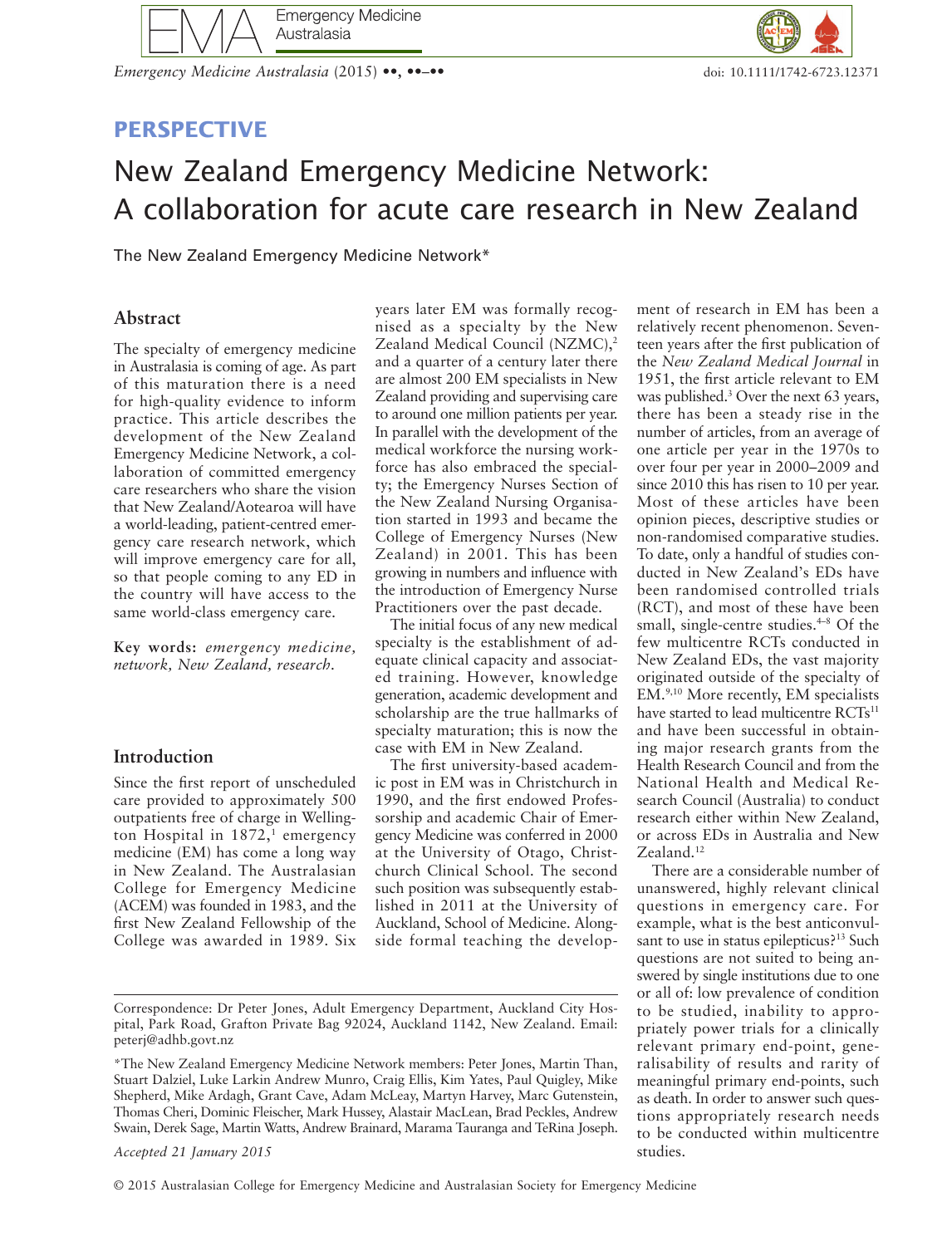Although this has previously occurred within EDs in New Zealand,<sup>9,10</sup> there is a considerable amount of efficiency in terms of both infrastructure and output, which can be gained by undertaking this within an established research network. Locally, other established critical care networks, such as the Australian and New Zealand Intensive Care Society (ANZICS) Clinical Trials Group, have been successful in answering important clinical questions with large appropriately powered clinical trials<sup>14,15</sup> and EM specialists have had an increasing role in the management of such studies.<sup>16</sup>

It is now time for New Zealand's EM community to develop a highquality evidence base for acute care through collaborative multicentre research in both the ED and the prehospital environment guided by a research network. With a critical mass of specialists, nurses and prehospital care providers with suitable academic credentials and a track record of successful major competitive grant applications, the skill base exists to create such a network. We believe this will help to overcome the recognised barriers to research and knowledge translation in emergency settings; such as the potential conflict between service delivery and research, consent, data quality and delays in translating the findings of research.<sup>17</sup>

## **Development of the New Zealand Emergency Medicine Network (NZEMN)**

A core group of EM specialists with broad national representation (Box 1) with a shared vision convened the inaugural meeting of NZEMN on 6 November 2013. At this meeting the core principles of the network were adopted:

- To facilitate and grow high-quality investigator-initiated emergency care research relevant to people in New Zealand and worldwide
- To translate best evidence into realworld care of the acutely ill and injured
- To be collaborative and welcome other craft groups (prehospital, nursing, public health, other hospital specialists) with an interest in

| <b>BOX 1.</b> New Zealand Emergency Medicine Network founding<br><i>member sites</i> |                  |
|--------------------------------------------------------------------------------------|------------------|
| <b>Auckland City Hospital</b>                                                        | Auckland         |
| Starship Hospital                                                                    | Auckland         |
| Middlemore Hospital                                                                  | Auckland         |
| North Shore Hospital                                                                 | Auckland         |
| Waitakere Hospital                                                                   | Auckland         |
| Waikato Hospital                                                                     | Waikato          |
| Tauranga Hospital                                                                    | Bay of Plenty    |
| Palmerston North Hospital                                                            | Palmerston North |
| Wellington Hospital                                                                  | Wellington       |
| Hutt Hospital                                                                        | Wellington       |
| Nelson Hospital                                                                      | Nelson           |
| Christchurch Hospital                                                                | Christchurch     |
| Southland Hospital                                                                   | Invercargill     |
|                                                                                      |                  |

emergency care to be part of the network, and to be open to contributing to international research. These ideas form the basis of the Vision and Values of the network

(Box 2). Precedents exist for the development of emergency care research networks worldwide, including the Paediatric Research in the UK and Ireland (PERUKI) in 2013,<sup>17</sup> Emergency Medicine Education Research Network (EMERN) in 2012,<sup>18</sup> the Paediatric Research in Emergency Departments International Collaborative (PREDICT) in 2006<sup>19</sup> and the Emergency Medicine Network (EMNET) in 1998 (http://www.emnet-usa.org/). Consistent with our Vision and Values statement, NZEMN will initially follow structures suggested by the EMERN and PREDICT groups. These were based on a voluntary collaboration of committed people and local champions, working together in good faith to answer questions that would not have been possible without the cooperation and power of a multi-site research network.

Although such an egalitarian structure is perhaps less stable than a central coordinating centre run by permanent staff (favoured by EMNET and PECARN in the USA), it is more flexible financially and more nimble from a research content perspective.<sup>18</sup>

Furthermore this model has been successfully used in establishing the Australian and New Zealand inten-

sive care (ANZICS Clinical Trials Group) and paediatric EM research networks (PREDICT).

A steering committee with site representatives from participating institutions, consumer and Maori representatives will set the strategic agenda for the network and liaise with external stakeholders. Recognising that growing a research culture in emergency care is important to the development and continuity of the network, site representatives will also encourage involvement and enlist the cooperation of others in their institutions. The steering committee will have voting rights and will set the research agenda for the network including the number and type of studies that will be conducted. The steering committee will elect an executive committee comprising a Chair, Deputy Chair, Secretary, Treasurer and one other member. The role of the executive committee will be to develop the operating procedures for the network and coordinate the research agenda. Site representatives will be the primary investigator (PI) for each study conducted at their site and will assure site accountability and clear lines of communication back to the executive committee who will oversee day to day conduct of studies.

One of the first priorities of the executive committee has been to develop guidelines for authorship, which has special considerations for research networks when there are many people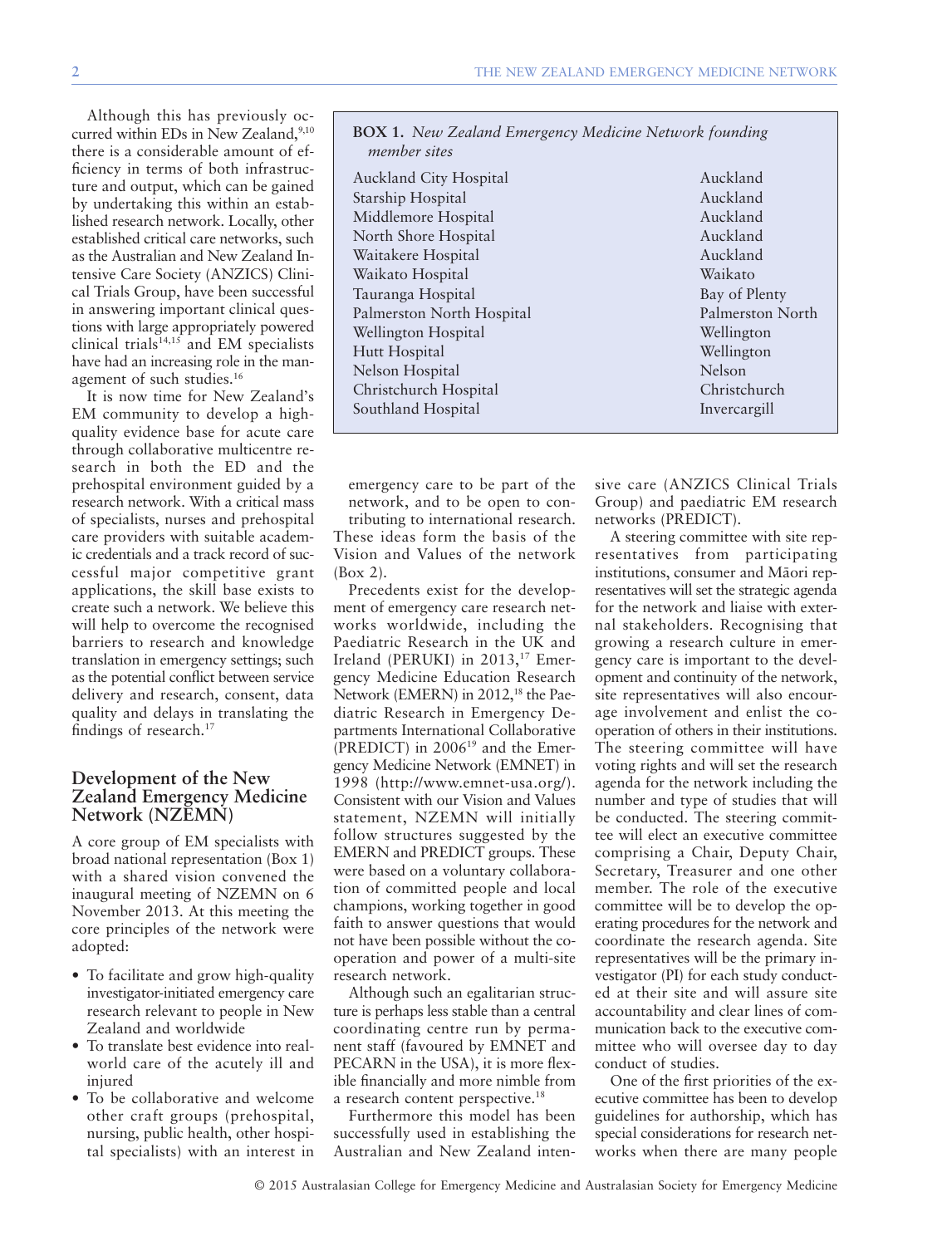**BOX 2.** *New Zealand Emergency Medicine Network Vision and Values*

#### *Our Vision*

'One emergency department for New Zealand/Aoteoroa'

New Zealand/Aotearoa will have a world-leading, patient-centred emergency care research network, which will improve emergency care for all, so that people coming to any emergency department in the country will have access to the same world-class emergency care.

#### *Our Mission*

To work with stakeholders at all levels to foster discovery and advance the art and science of emergency medicine. To achieve this mission we will pursue the aims of:

- Knowledge creation through high-quality research and innovation
- Knowledge translation through stakeholder involvement and networks, both local and international
- Stewardship and value for both patients and the general public

## *Our Values*

#### *Person-centred*

By having the patient/consumer at the heart of everything we do, we support individual and family/whanau participation and decisionmaking about emergency care research at every level.

#### *Practice-informing*

By conducting research of a high standard and evaluating the effectiveness of interventions while maintaining a practical approach, we create strong evidence to inform best practice.

#### *Partnership and Openness*

By working alongside local and international stakeholders we improve the quality of emergency care knowledge translation in New Zealand/ Aoteoroa and globally. We value the views of other professionals and diversity of culture and opinion. We openly share ideas and knowledge among research network members while respecting individual contributions.

#### *Transparency and Integrity*

We share information with integrity and advocate for each other's projects in a culture of support and collaboration. We are trustworthy and communicate in clear language for all to understand.

#### *Leadership*

By showing strong leadership we set the direction for emergency care research in New Zealand/Aoteoroa and encourage innovation and change to achieve our shared vision.

contributing to a project.<sup>20</sup> The NZEMN will publish using individual author names and acknowledgement 'for the NZEMN' when possible. If journal constraints do not allow all authors to be listed the NZEMN will be credited with authorship and authors listed in the acknowledgements. Authors will meet standard authorship criteria.<sup>21</sup>

## **First projects**

At the inaugural meeting steering committee members were asked to table ideas for projects that might be con-

ideas were tabled, ranging from descriptive studies of the demographics and type of care provided in New Zealand EDs to quality and standardisation of care and studies. Subsequently the steering committee members were asked to outline the stage of development and feasibility of their ideas, the relevance to the Vision and Values and to commit to being the PI to coordinate a particular process. Finally, the steering committee independently graded the studies for which a PI was identified and by a consensus process decided which studies would be the first projects for the network. Participation in particular projects is not compulsory but members are expected to be open and magnanimous toward the research initiatives of others.

sidered by the group. Twenty-one

## *Project A: The New Zealand Emergency Department Airway Registry*

Safe management of the airway is the essential first step in resuscitation of critically unwell patients and anecdotal evidence suggests wide variation in practice across New Zealand. This project will establish the current state of airway management in New Zealand's EDs. The first pass success and adverse event rates will be reported and adherence to best practice for emergency intubations will be evaluated, with the aim of standardising care across the country.

#### *Project B: The Pain Relief in New Zealand Emergency Departments Study (PRiZED 1)*

Approximately half of people presenting to an ED have pain, and around one quarter of these have severe pain. The timely and adequate relief of pain has been identified as one of the most important facets quality of care in the ED.22 As a sub-study of the Shorter Stays in Emergency Departments National Research Project,<sup>23</sup> the PRiZED 1 study will explore the timeliness and adequacy of analgesia in New Zealand EDs from 2006 to 2012 and explore the influence on the Shorter Stays in Emergency Departments target on this aspect of quality of care.